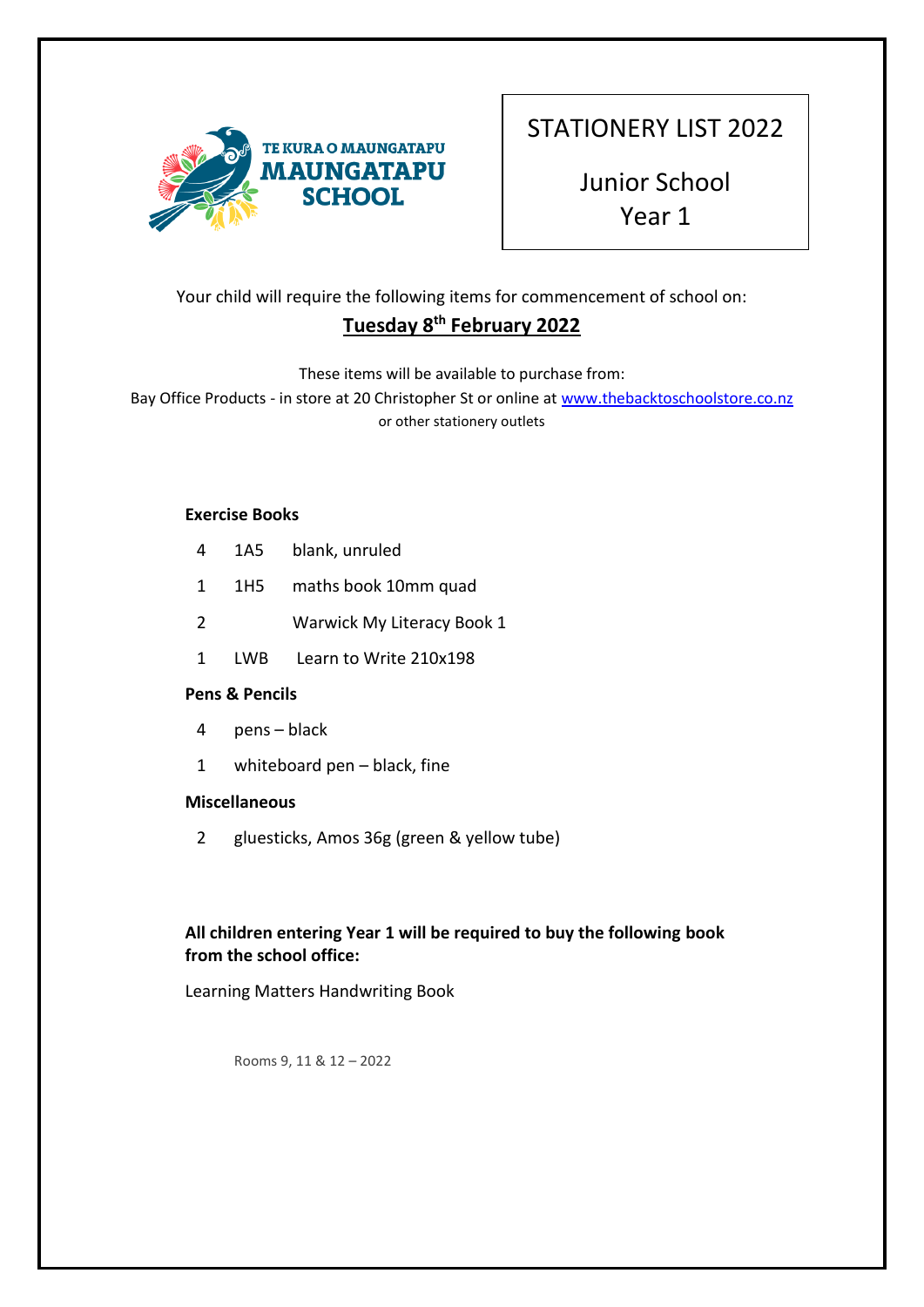

Junior School Year 2

# Your child will require the following items for commencement of school on: **Tuesday 8th February 2022**

These items will be available to purchase from the following outlets: Bay Office Products - in store at 20 Christopher St or online a[t www.thebacktoschoolstore.co.nz](http://www.thebacktoschoolstore.co.nz/) or other stationery outlets

#### **Exercise Books**

| 5             | 1A5 | blank, unruled             |
|---------------|-----|----------------------------|
| 2             | 1H5 | maths book 10mm quad       |
| $\mathbf{1}$  | 3B1 | 7mm notebook               |
| $\mathcal{L}$ |     | Warwick My Literacy Book 2 |
| $\mathcal{L}$ | LWB | Learn to Write 210x198     |
| 1             |     | My Dictionary              |
|               |     |                            |

#### **Pens & Pencils**

- 1 highlighter yellow
- 4 pens black
- 3 whiteboard pen black, fine

#### **Miscellaneous**

3 gluesticks, Amos 36g

#### **New students to the school will also need:**

- 1 journal bag
- 1 whiteboard: Dudes FM 228x305mm, lapboard, double sided

Rooms 6, 7 & 8 – 2022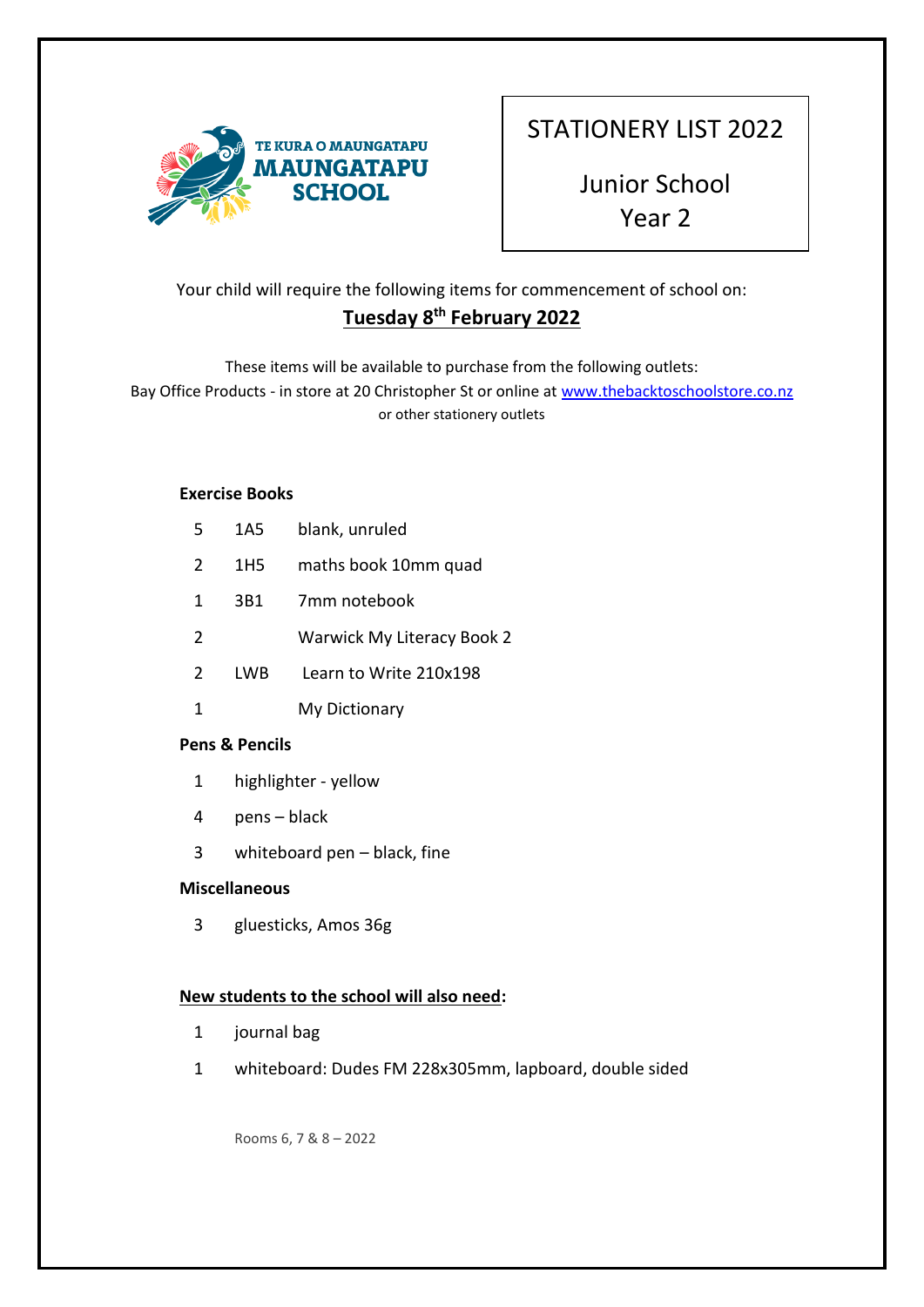

Middle School Years 3 & 4

Your child will require the following items for commencement of school on:

# **Tuesday 8th February 2022**

These items will be available to purchase from:

Bay Office Products - in store at 20 Christopher St or online a[t www.thebacktoschoolstore.co.nz](http://www.thebacktoschoolstore.co.nz/) or other stationery outlets

### **Exercise Books**

- 2 1A5 blank, unruled
- 1 1H5 maths book 10mm quad
- 4 1I8 9mm ruled
- 2 LWB Learn to Write 210x198

#### **Pens & Pencils**

- 1 coloured pencils full length, pack of 12 (no felts)
- 6 pens black
- 2 pens red
- 2 pencils HB
- 1 Sharpie black, fine permanent marker

#### **Miscellaneous**

- 3 gluesticks, Amos 36g
- 1 pencil sharpener
- 1 eraser
- 1 ruler plastic, 30cm

#### **New students to the school will also need:**

1 journal bag

Rooms 5, 13, 14, 21, 25 & 26 – 2022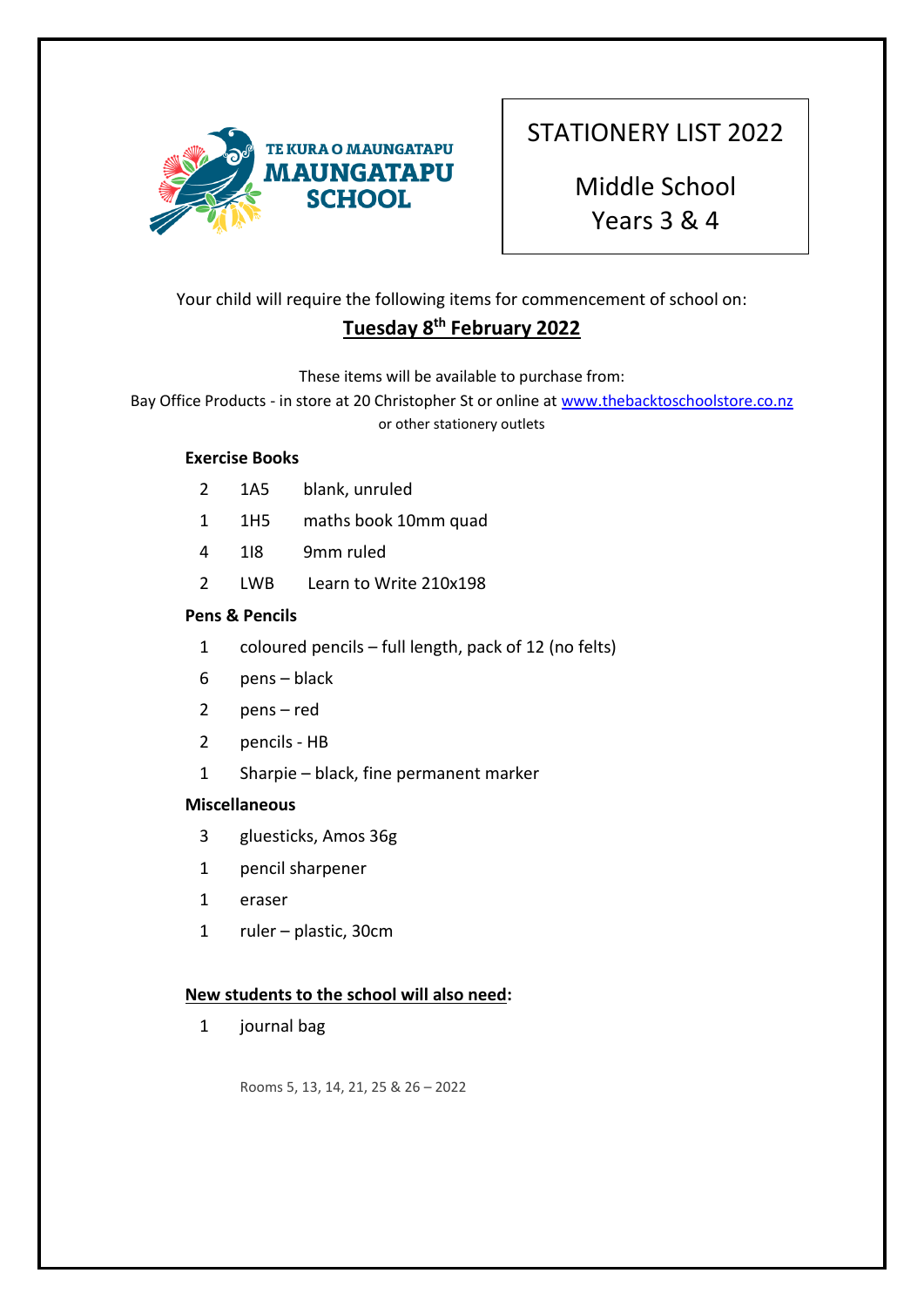

Senior School Years 5 & 6

# Your child will require the following items for commencement of school on:

# **Tuesday 8th February 2022**

These items will be available to purchase from:

Bay Office Products - in store at 20 Christopher St or online a[t www.thebacktoschoolstore.co.nz](http://www.thebacktoschoolstore.co.nz/) or other stationery outlets

### **Exercise Books**

|               |     | Clever Kiwi "The Magnificent Kea" Kea Studies Book<br>(scrapbook with alternate blank and lined pages) |
|---------------|-----|--------------------------------------------------------------------------------------------------------|
|               | LWB | Learn to Write 210x198                                                                                 |
| 4             |     | Warwick My Literacy Book 3                                                                             |
| $\mathcal{P}$ |     | Warwick My Maths Book 2 (quad ruled)                                                                   |
|               | 3B1 | notebook                                                                                               |
|               |     |                                                                                                        |

## **Pens & Pencils**

- 4 pens black
- 4 pens red
- 4 pencils HB
- 2 highlighters green
- 2 highlighters pink

## **Miscellaneous**

- 2 gluesticks, Amos 36g
- 1 ruler plastic, 30cm
- 2 eraser
- 1 pencil sharpener

Rooms 15, 16, 19 & 20 – 2022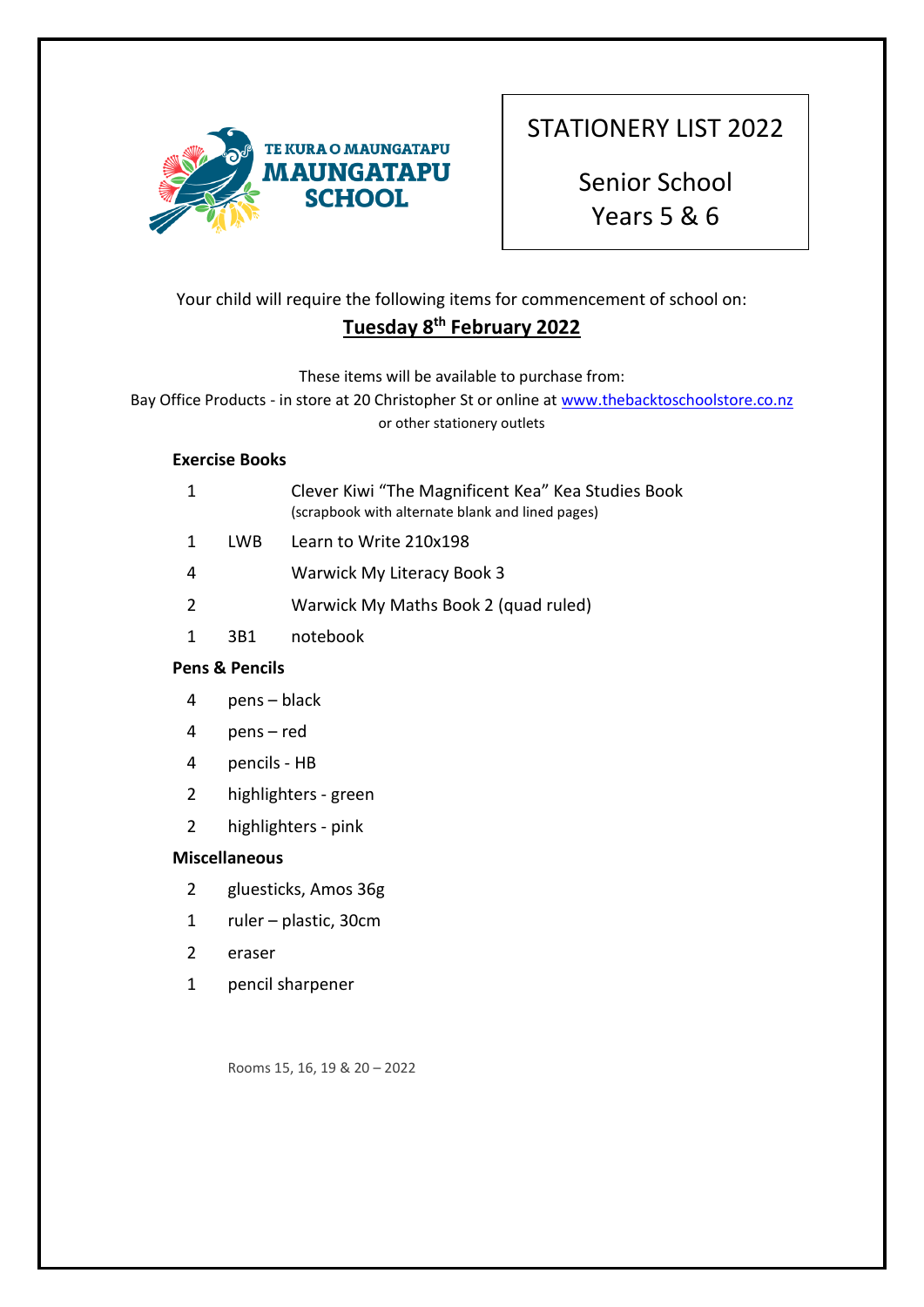

Te Pūwhāriki Rūmaki Tūī

# Your child will require the following items for commencement of school on: **Tuesday 8th February 2022**

These items will be available to purchase from:

Bay Office Products - in store at 20 Christopher St or online a[t www.thebacktoschoolstore.co.nz](http://www.thebacktoschoolstore.co.nz/) or other stationery outlets

#### **Exercise Books**

| <b>Pens &amp; Pencils</b> |      |                                                                                                        |
|---------------------------|------|--------------------------------------------------------------------------------------------------------|
| 2                         | 3B1  | 7mm notebook                                                                                           |
| 1                         |      | Clever Kiwi "The Magnificent Kea" Kea Studies Book<br>(scrapbook with alternate blank and lined pages) |
| 2                         |      | Warwick My Maths Book 2 (quad ruled)                                                                   |
| 3                         |      | Warwick My Literacy Book 3                                                                             |
| 2                         | 1B8. | 7mm ruled                                                                                              |

- 4 pens black
- 4 pens red
- 4 pencil HB

- 2 gluestick, Amos 36g
- 1 pencil sharpener
- 1 ruler plastic, 30cm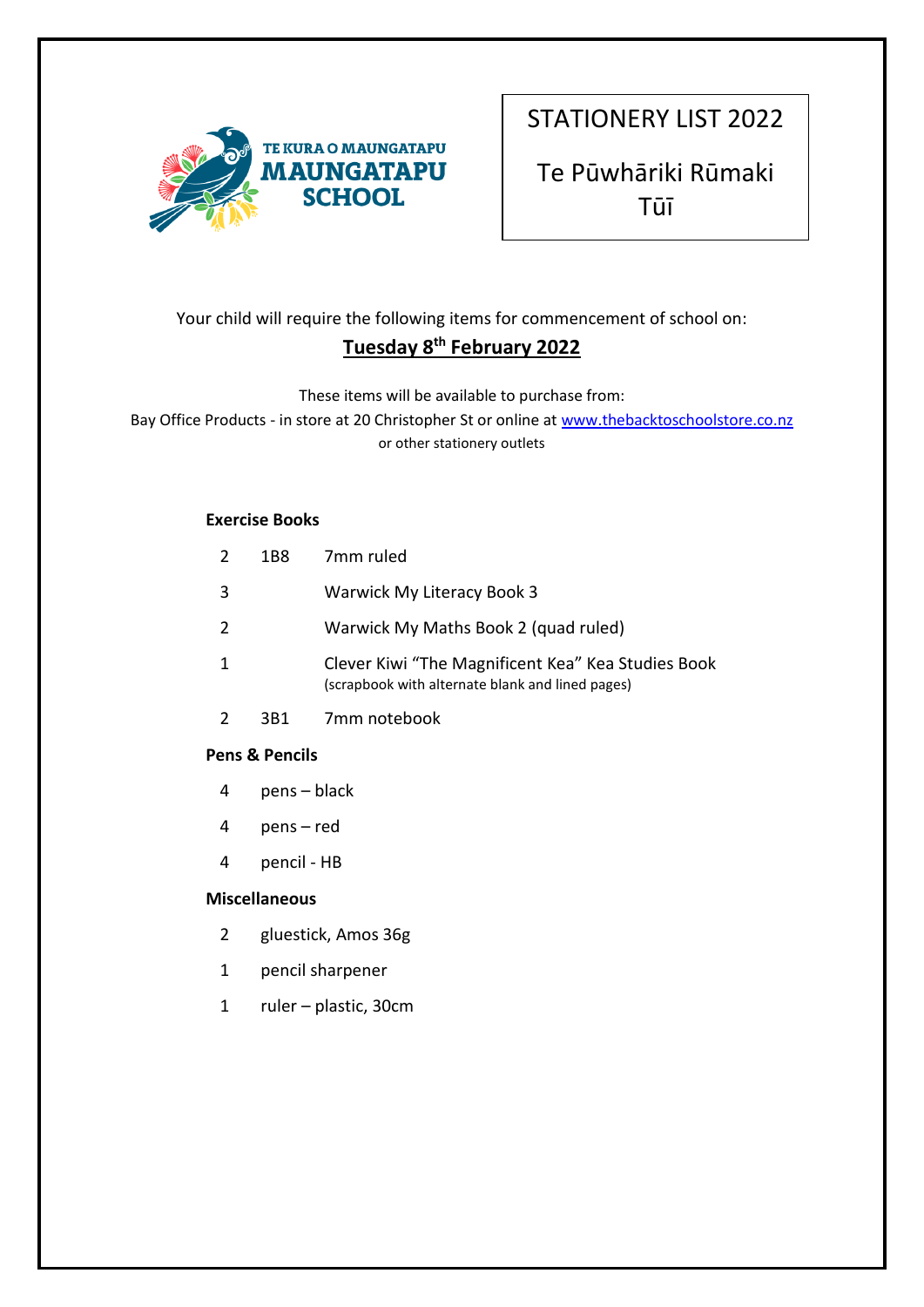

# STATIONERY LIST 2022 Te Pūwhāriki Rūmaki Te Puakōwhai

Your child will require the following items for commencement of school on:

# **Tuesday 8th February 2022**

These items will be available to purchase from:

Bay Office Products - in store at 20 Christopher St or online a[t www.thebacktoschoolstore.co.nz](http://www.thebacktoschoolstore.co.nz/) or other stationery outlets

# **Exercise Books**

- 2 1H5 maths book, 10mm quad
- 4 1F8 12mm ruled

# **Pens & Pencils**

- 4 Pens black
- 4 Pens red
- 4 Pencils HB
- 1 Pack 4 multicoloured whiteboard markers

- 2 Gluesticks, must be Amos 36g
- 2 Erasers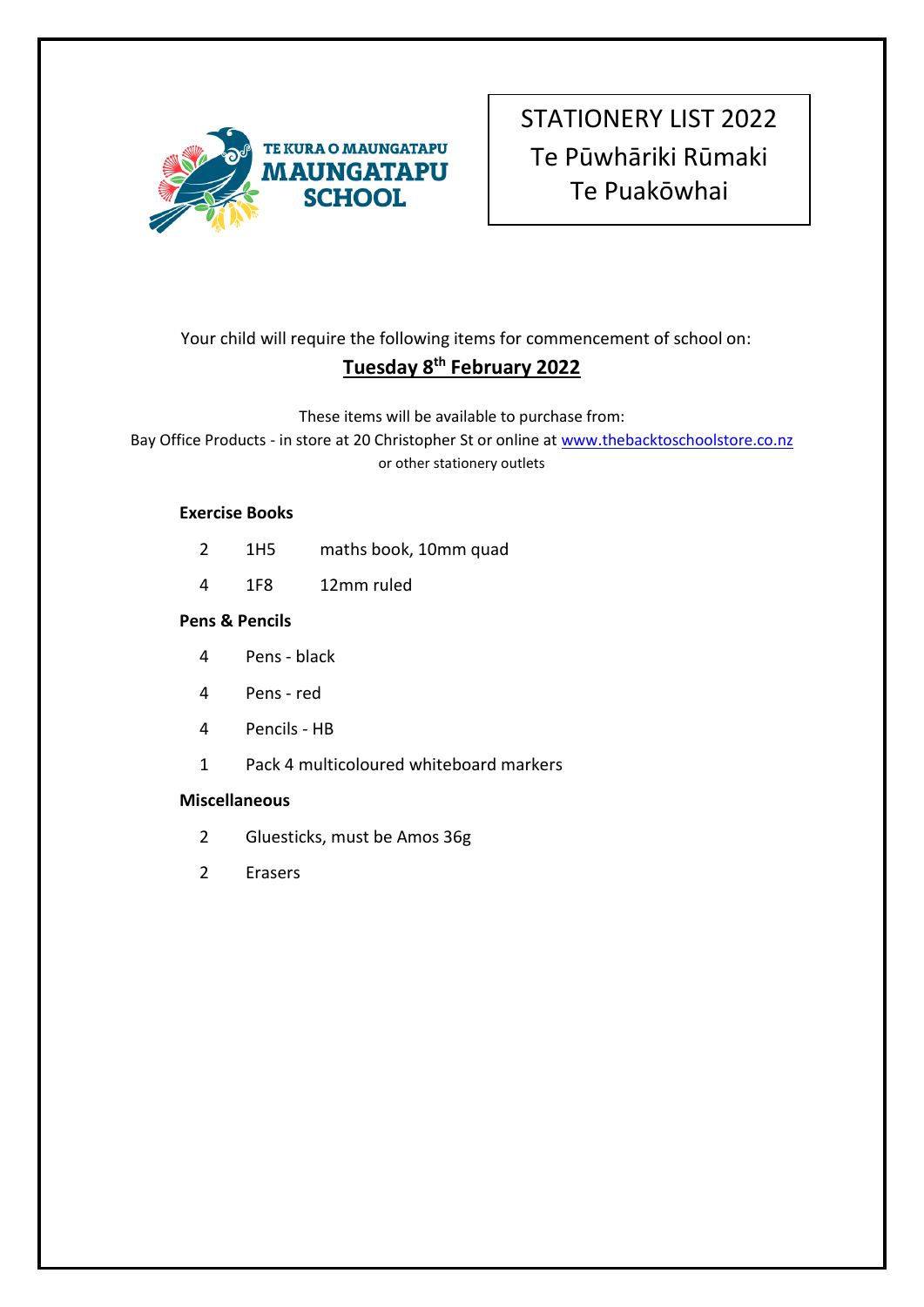

STATIONERY LIST 2022 Te Pūwhāriki Rūmaki Te Pāharakeke

# Your child will require the following items for commencement of school on: **Tuesday 8 th February 2022**

These items will be available to purchase from:

Bay Office Products - in store at 20 Christopher St or online a[t www.thebacktoschoolstore.co.nz](http://www.thebacktoschoolstore.co.nz/) or other stationery outlets

#### **Exercise Books**

| $\mathcal{L}$  | 1A5             | blank, unruled                    |
|----------------|-----------------|-----------------------------------|
| 3              | 1U4             | 12mm ruled                        |
| 1              | 1H <sub>5</sub> | maths book 10mm quad              |
| $\overline{2}$ |                 | <b>Clever Kiwi Activity Books</b> |

## **Pens & Pencils**

- 4 Triangular pencils
- 2 Pens black
- 1 Whiteboard marker, compact black Staedtler

- 2 Gluesticks, Amos 36g
- 1 Whiteboard, Dudes FM 228x305mm, lapboard, double sided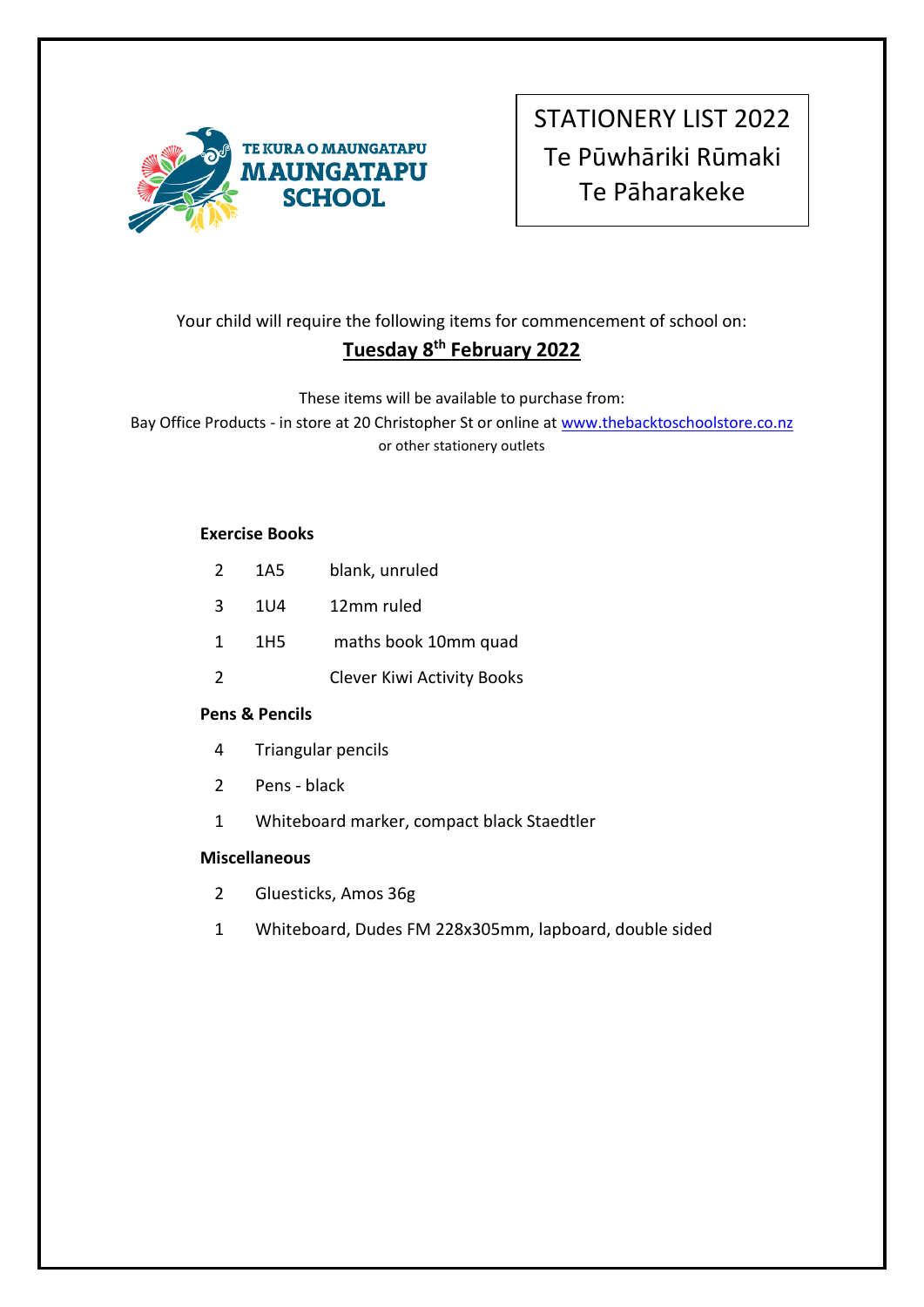

STATIONERY LIST 2022 Te Pūwhāriki Rūmaki Te Kākano

# Your child will require the following items for commencement of school on: **Tuesday 8th February 2022**

# These items will be available to purchase from:

Bay Office Products - in store at 20 Christopher St or online a[t www.thebacktoschoolstore.co.nz](http://www.thebacktoschoolstore.co.nz/) or other stationery outlets

#### **Exercise Books**

|   | 1A5 | blank, unruled                                                                                         |
|---|-----|--------------------------------------------------------------------------------------------------------|
| 4 |     | Warwick My Literacy Book 3                                                                             |
| 2 |     | Warwick My Maths Book 2 (ruled)                                                                        |
|   |     | Clever Kiwi "The Magnificent Kea" Kea Studies Book<br>(scrapbook with alternate blank and lined pages) |
|   |     |                                                                                                        |

1 3B1 7mm notebook

## **Pens & Pencils**

- 2 Pens black
- 2 Pens red
- 2 Pencils triangular

- 2 Gluesticks, Amos 36g
- 1 Ruler hard plastic 30cm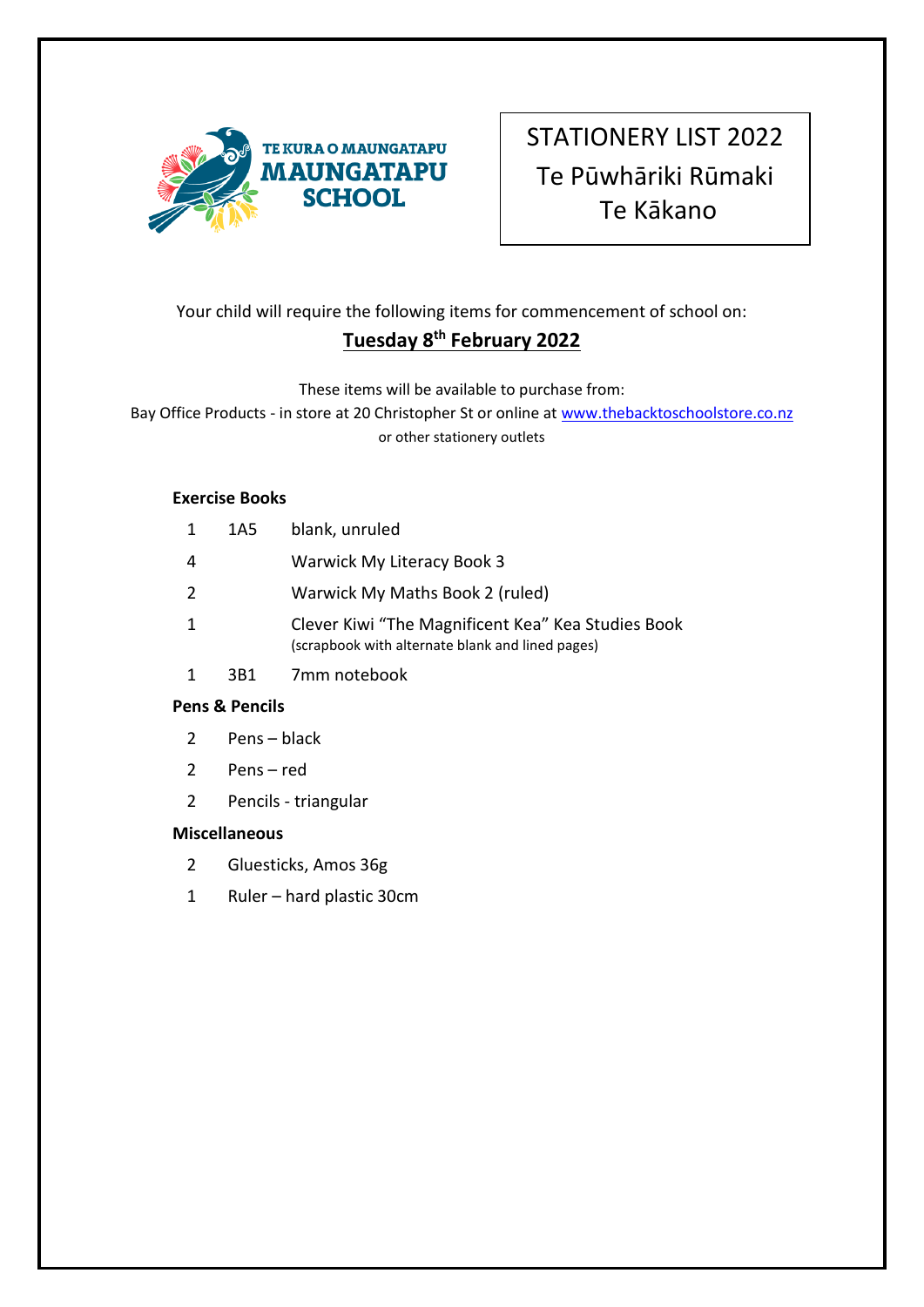

STATIONERY LIST 2022 Te Pūwhāriki Rūmaki Rangiatea

Your child will require the following items for commencement of school on:

# **Tuesday 8th February 2022**

## These items will be available to purchase from:

Bay Office Products - in store at 20 Christopher St or online a[t www.thebacktoschoolstore.co.nz](http://www.thebacktoschoolstore.co.nz/) or other stationery outlets

### **Exercise Books**

- 1 1H5 10mm quad maths book
- 3 1U4 Warwick My Literacy Book 3
- 2 Clever Kiwi Activity Book

## **Pens & Pencils**

- 2 Pens black
- 2 Pens red
- 4 Pencils triangular

- 2 Gluesticks, Amos 36g
- 1 Ruler hard plastic 30cm